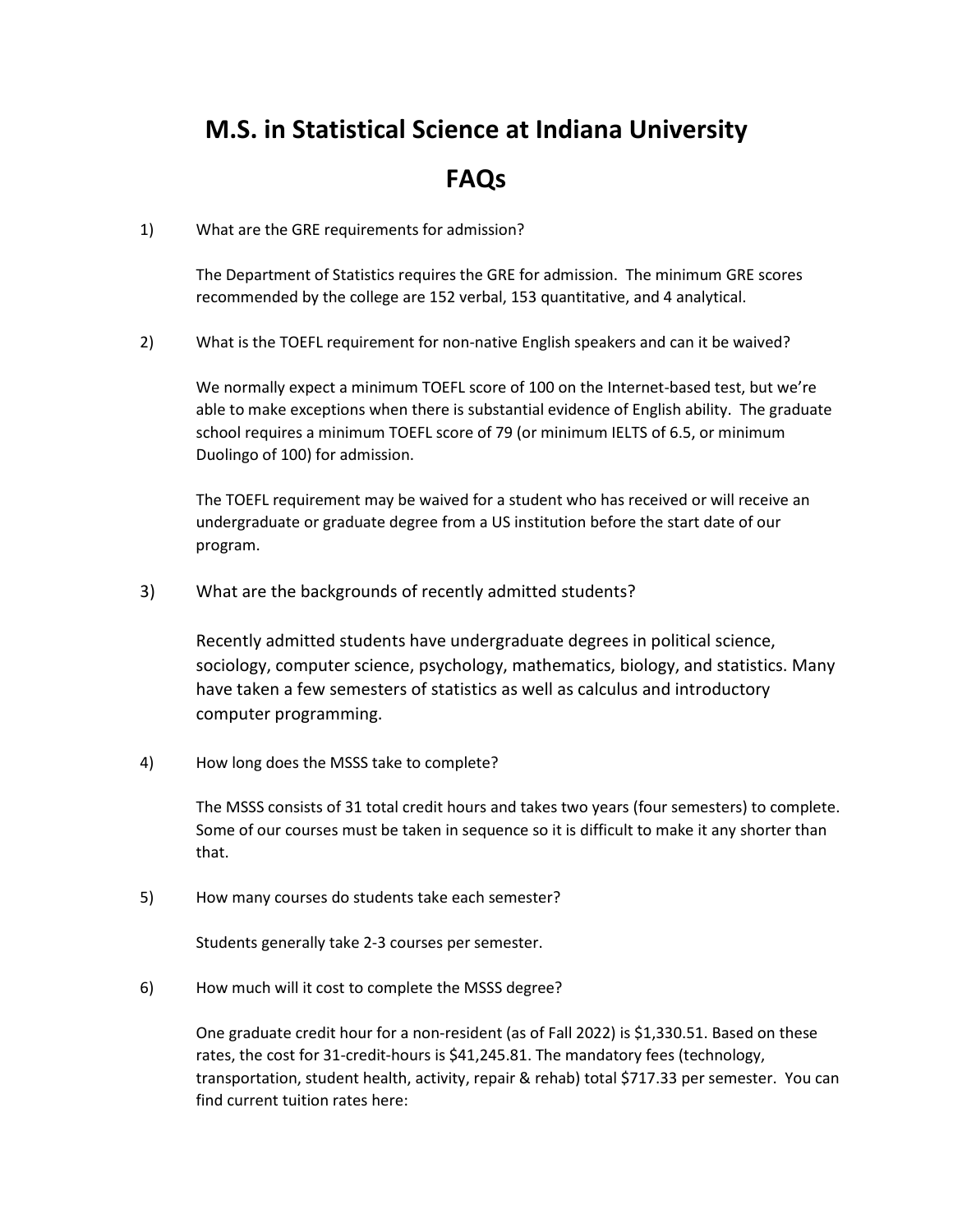## [Cost of IU](https://moneysmarts.iu.edu/calculate-costs/index.html)

7) What type of financial assistance is available for master's students?

Admission to the master's program does not come with a guarantee of financial assistance; however, the department has high demand for graduate teaching assistants, especially in the spring semester. We are often able to hire many of our master's students to meet this need.

There are opportunities for different sources of funding on campus, both during the regular school year and in the summer. The [IU GradGrants Center](https://gradgrants.indiana.edu/) is a helpful tool for locating available funding on campus

8) What career services are available for graduate students?

The College of Arts and Sciences career service center is the Walter Center for Career [Achievement.](https://careers.college.indiana.edu/)

Our graduate students also have access to the Luddy School of Informatics, Computing, and [Engineering \(SICE\) Career Services.](https://sice.indiana.edu/career-services/index.html)

Students are strongly encouraged to seek an internship for the summer after their first year. There are many career fairs that take place on campus in the fall that help students locate suitable summer internship positions. We also have several contacts who send information about internship opportunities throughout the year, which we pass on to our students.

9) What types of jobs have MSSS students found after graduation?

Our students have received internships and jobs in various areas within statistics and data science. Some of the companies and positions in which our students have been placed are listed below.

Statistical Research Associate @ Fred Hutchinson Cancer Center Quality Engineer @ Cook Medical Data Engineer @ Tencent Data Scientists @ Amazon, General Motors, Ford Motor Company, Uber, Quotient Technology, Keller Schroeder, Atrium, Visa, TikTok, GE Renewable Energy Statisticians @ US Bureau of Labor Statistics, U.S. Food and Drug Administration Actuarial Analyst @ State Farm Insurance Data Modeling Analyst @ Experian Biostatisticians @ Cook Research Incorporated, Atrium Health-Levine Cancer Institute, Covance, Johns Hopkins Bloomberg School of Public Health, and Biostatistics Consulting Center, Department of Epidemiology and Biostatistics, School of Public Health-Bloomington, Indiana University